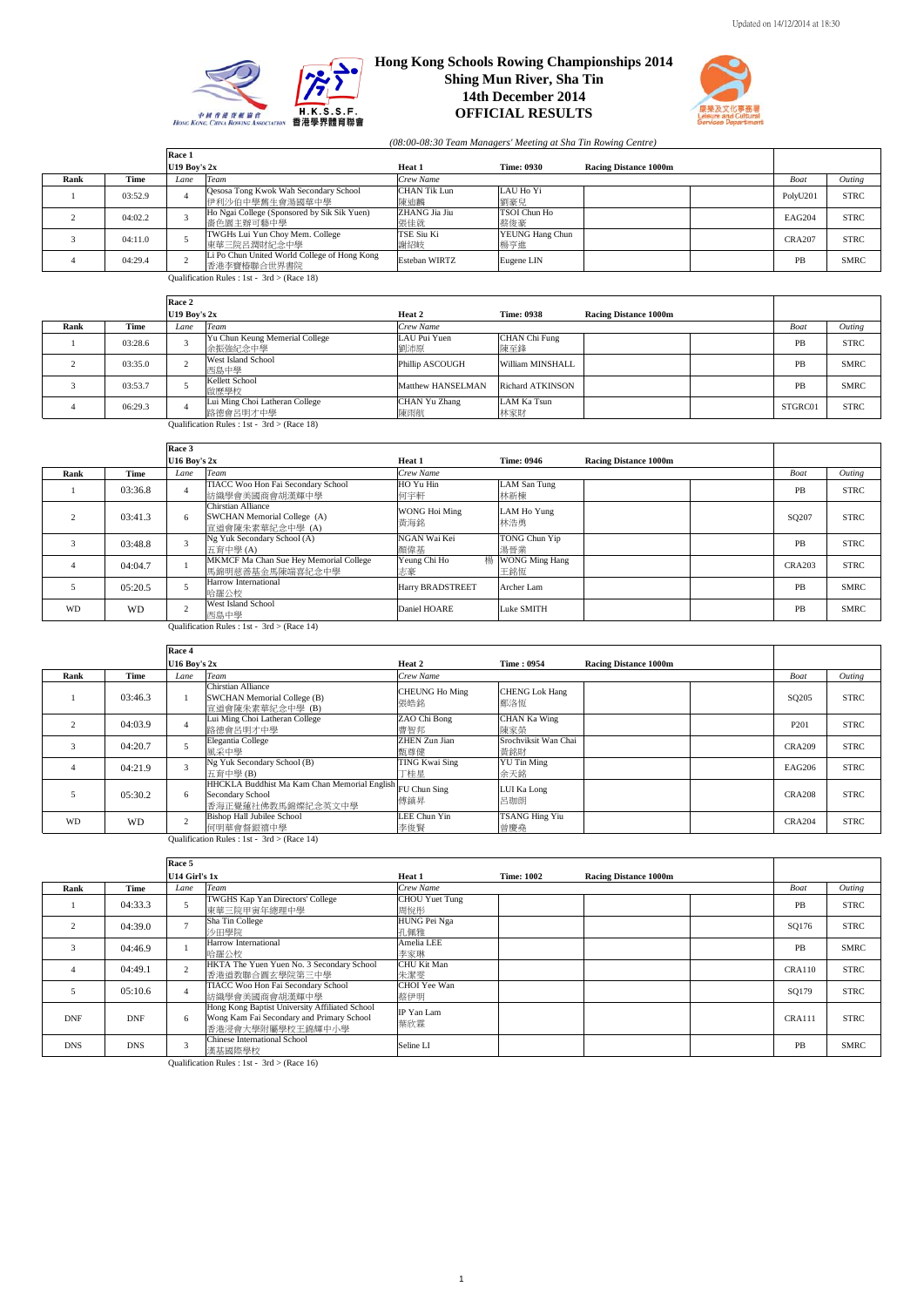



|             |             | Race 6        |                                                                           |                       |                   |                              |               |             |
|-------------|-------------|---------------|---------------------------------------------------------------------------|-----------------------|-------------------|------------------------------|---------------|-------------|
|             |             | U14 Girl's 1x |                                                                           | Heat 2                | <b>Time: 1010</b> | <b>Racing Distance 1000m</b> |               |             |
| Rank        | Time        | Lane          | Team                                                                      | Crew Name             |                   |                              | Boat          | Outing      |
|             | 04:31.7     |               | S.K.H Bishop Mok Sau Tseng Secondary School<br>聖公會莫壽增會督中學                 | CHEUNG Hoi Lam<br>張海琳 |                   |                              | SQ110         | <b>STRC</b> |
|             | 04:40.8     |               | HKCWC Fung Yiu King Memorial Secondary School LI Ka Kiu<br>香港中國婦女會馮堯敬紀念中學 | 李珈翹                   |                   |                              | SO177         | <b>STRC</b> |
|             | 04:46.4     |               | Ng Yuk Secondary School<br>五育中學                                           | FONG Hei Man<br>方熙零   |                   |                              | <b>CRA113</b> | <b>STRC</b> |
|             | 06:08.0     | 6             | Lui Ming Choi Latheran College<br>路德會呂明才中學                                | YIP Ka Man<br>葉嘉敏     |                   |                              | <b>CRA112</b> | <b>STRC</b> |
| <b>EXCL</b> | <b>EXCL</b> |               | Yu Chun Keung Memerial College<br>余振強紀念中學                                 | CHOW Wing Yee<br>周咏儀  |                   |                              | SQ180         | <b>STRC</b> |
| <b>WD</b>   | <b>WD</b>   |               | Kellett School<br>啟歷學校                                                    | <b>Liz KNIGHT</b>     |                   |                              | PB            | <b>SMRC</b> |

Qualification Rules : 1st -  $3rd$  > (Race 16)

|            |            | Race 7         |                                                                                                                 |                              |                   |                              |               |             |
|------------|------------|----------------|-----------------------------------------------------------------------------------------------------------------|------------------------------|-------------------|------------------------------|---------------|-------------|
|            |            | U16 Girl's 1x  |                                                                                                                 | Heat 1                       | <b>Time: 1018</b> | <b>Racing Distance 1000m</b> |               |             |
| Rank       | Time       | Lane           | Team                                                                                                            | Crew Name                    |                   |                              | Boat          | Outing      |
|            | 04:18.6    |                | Kellett School<br>啟歷學校                                                                                          | <b>Suzy HORNETT</b>          |                   |                              | PB            | <b>SMRC</b> |
|            | 04:21.6    |                | Po Leung Kuk Ngan Po Ling College<br>保良局顏寶鈴書院                                                                   | Hui Ka Lai<br>許鎵麗            |                   |                              | SQ131         | <b>STRC</b> |
| 3          | 04:27.8    |                | Elegantia College<br>風采中學                                                                                       | <b>LEUNG Sin Ying</b><br>梁倩瑩 |                   |                              | SO111         | <b>STRC</b> |
|            | 04:38.7    | 6              | CCC Yenching College<br>中華基督教會燕京書院                                                                              | CHOW Kam Yee<br>周錦儀          |                   |                              | <b>CRA106</b> | <b>STRC</b> |
| <b>DNF</b> | <b>DNF</b> | $\overline{ }$ | West Island School<br>西島中學                                                                                      | Katie De Vox                 |                   |                              | PB            | <b>SMRC</b> |
| <b>WD</b>  | <b>WD</b>  |                | Hong Kong Baptist University Affiliated School<br>Wong Kam Fai Secondary and Primary School<br>香港浸會大學附屬學校王錦輝中小學 | <b>WONG Pui Ching</b><br>黃珮晴 |                   |                              | <b>CRA104</b> | <b>STRC</b> |
|            |            |                | Qualification Rules : 1st - $2nd$ > (Race 19)                                                                   |                              |                   |                              |               |             |

|               |         | Race 8                  |                                                                              |                              |                   |                              |           |             |
|---------------|---------|-------------------------|------------------------------------------------------------------------------|------------------------------|-------------------|------------------------------|-----------|-------------|
|               |         | U16 Girl's 1x           |                                                                              | Heat 2                       | <b>Time: 1030</b> | <b>Racing Distance 1000m</b> |           |             |
| Rank          | Time    | Lane                    | <b>Team</b>                                                                  | Crew Name                    |                   |                              | Boat      | Outing      |
|               | 04:22.0 | Δ                       | Ju Ching Chu Secondary School (Yuen Long)<br>裘錦秋中學(元朗)                       | <b>WONG Lok Yiu</b><br>黃樂堯   |                   |                              | <b>PB</b> | <b>STRC</b> |
|               | 04:22.8 | $\overline{\mathbf{3}}$ | Carmel Holy Word Secondary School<br>迦密聖道中學                                  | YEUNG Hoi Ching<br>楊銷晴       |                   |                              | PB        | <b>STRC</b> |
| $\mathcal{R}$ | 04:31.3 |                         | Pentecostal Lam Hon Kwong School<br>五旬節林漢光中學                                 | <b>TSUI Wing Tung</b><br>徐穎彤 |                   |                              | SQ112     | <b>STRC</b> |
|               | 04:32.8 |                         | Sai Kung Sung Tsun Catholic School (Secondary<br>Section)<br>西貢崇真天主教學校 (中學部) | CHAN Sheung Yi<br>陳尚懿        |                   |                              | SQ129     | <b>STRC</b> |
|               | 05:39.5 |                         | Delia Memorial School (Broadway)<br>地利亞修女紀念學校(百老匯)                           | Gill Sukhpreet Kaur          |                   |                              | SQ181     | <b>STRC</b> |
| <b>WD</b>     | WD      | 6.                      | Chinese International School<br>漢基國際學校                                       | Lauren CHILLINGTON           |                   |                              | PB        | <b>SMRC</b> |

Qualification Rules : 1st - 2nd > (Race 19)

|      |             | Race 9        |                                                                  |                       |                   |                              |             |             |
|------|-------------|---------------|------------------------------------------------------------------|-----------------------|-------------------|------------------------------|-------------|-------------|
|      |             | U16 Girl's 1x |                                                                  | Heat 3                | <b>Time: 1038</b> | <b>Racing Distance 1000m</b> |             |             |
| Rank | <b>Time</b> | Lane          | Team                                                             | Crew Name             |                   |                              | <b>Boat</b> | Outing      |
|      | 04:06.5     | 3             | Lai Chack Middle School<br>麗澤中學                                  | LAM On Ni<br>林安妮      |                   |                              | PB          | <b>STRC</b> |
|      | 04:11.8     |               | Fanling Lutheran Seacondary School<br>基督教香港信義會心誠中學               | CHAN Mei Ching<br>陳美靜 |                   |                              | PB          | <b>STRC</b> |
| 3    | 04:12.5     | 6             | CCC Rotary Secondary School<br>中華基督教會扶輪中學                        | LEE Mei Po<br>李美寶     |                   |                              | PB          | <b>STRC</b> |
| 4    | 04:32.7     |               | San Wui Commercial Society Sceondary School<br>新會商會中學            | ZHANG Jian Fen<br>張健芬 |                   |                              | SQ128       | <b>STRC</b> |
|      | 05:01.8     | 2             | The Salvation Army William Booth Secondary<br>School<br>救世軍卜維廉中學 | LIP Sze Man<br>聶詩敏    |                   |                              | CRA103      | <b>STRC</b> |
| 6    | 05:12.2     |               | Pui Kiu College<br>培僑書院                                          | LAI Ka Wing<br>黎嘉穎    |                   |                              | PB          | STRC        |
|      |             |               | Qualification Rules : 1st - $2nd$ > (Race 19)                    |                       |                   |                              |             |             |

|              |         | Race 10          |                                                             |                            |                       |                              |          |             |
|--------------|---------|------------------|-------------------------------------------------------------|----------------------------|-----------------------|------------------------------|----------|-------------|
|              |         | $U14$ Boy's $2x$ |                                                             | Heat 1                     | <b>Time: 1046</b>     | <b>Racing Distance 1000m</b> |          |             |
| Rank         | Time    | Lane             | Team                                                        | Crew Name                  |                       |                              | Boat     | Outing      |
|              | 03:55.5 |                  | <b>CMA Secondary School</b><br>廠商會中學                        | <b>LEE Kit Chiu</b><br>李健超 | LEE Cheuk Yin<br>李焯然  |                              | EAG201   | <b>STRC</b> |
|              | 04:04.8 | 6                | <b>Island School</b><br>港島中學                                | Rahel WIJEYEKOON           | Kaven WIJEYEKOON      |                              | PB       | <b>SMRC</b> |
|              | 04:24.8 | 3                | HKTA The Yuen Yuen No. 3 Secondary School<br>香港道教聯合圓玄學院第三中學 | WONG Ho Yin<br>黄浩然         | 蔡子極                   |                              | STGRC203 | <b>STRC</b> |
|              | 04:39.0 |                  | Ng Yuk Secondary School<br>五育中學                             | LAM Tsun Ho<br>林畯皓         | TAM Nok Hang<br>譚諾行   |                              | EAG204   | <b>STRC</b> |
|              | 04:51.1 | $\overline{2}$   | South Island School<br>南島中學                                 | <b>Connor MCLOUGHLIN</b>   | <b>Rory CARTLIDGE</b> |                              | PB       | <b>SMRC</b> |
| <sup>6</sup> | 05:22.4 |                  | Elegantia College<br>風采中學                                   | 郭浚希                        | PANG Chun Ho<br>彭駿浩   |                              | PolyU201 | <b>STRC</b> |
| WD           | WD      | $\overline{a}$   | Canadian International School of Hong Kong<br>加拿大國際學校       | <b>Roark PAINE</b>         | <b>Justin WRIGHT</b>  |                              | PB       | <b>SMRC</b> |

Qualification Rules : 1st -  $3rd$  > (Race 21)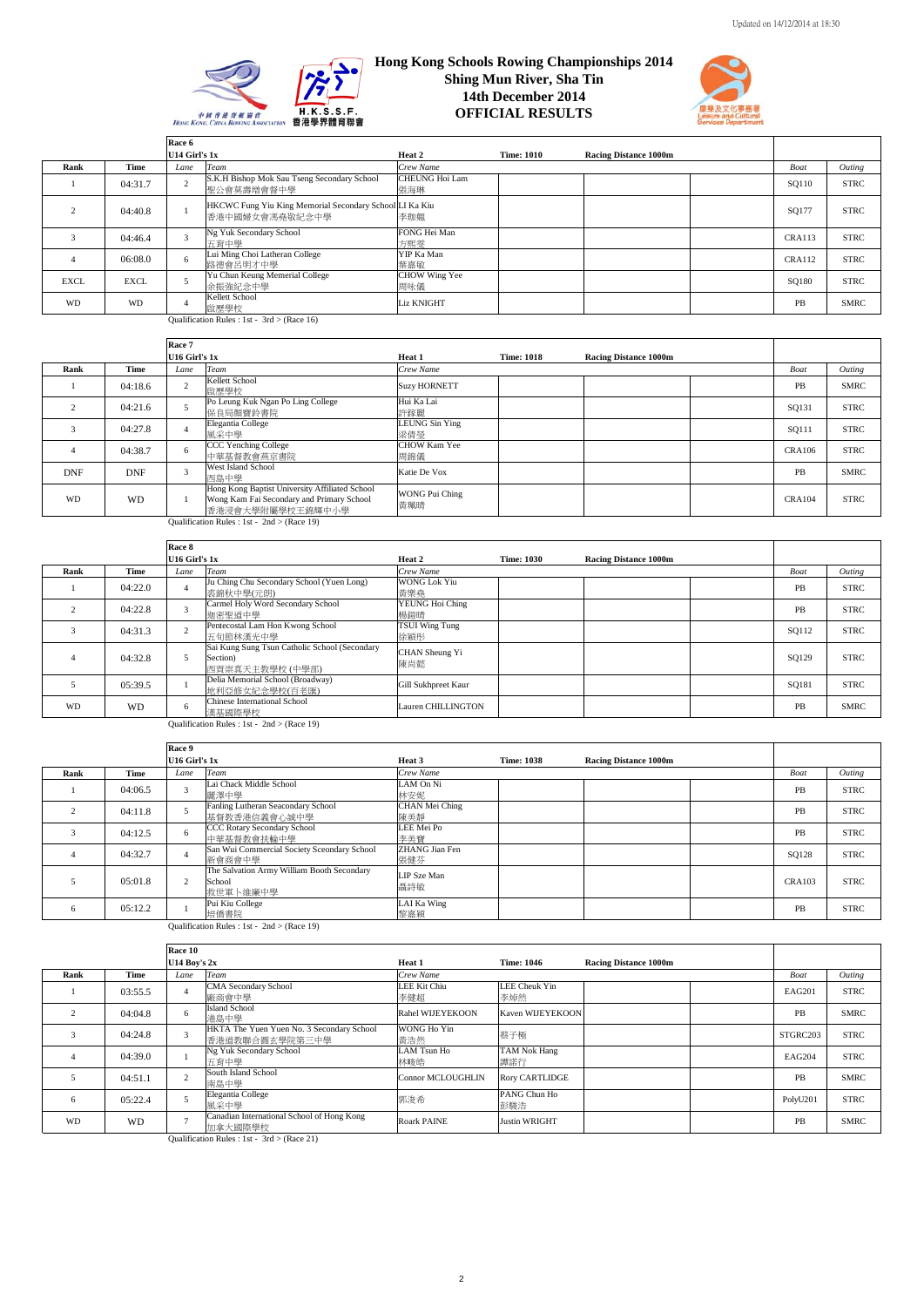



|            |            | Race 11          |                                                                                                                         |                              |                             |                              |               |             |
|------------|------------|------------------|-------------------------------------------------------------------------------------------------------------------------|------------------------------|-----------------------------|------------------------------|---------------|-------------|
|            |            | $U14$ Boy's $2x$ |                                                                                                                         | Heat 2                       | <b>Time: 1054</b>           | <b>Racing Distance 1000m</b> |               |             |
| Rank       | Time       | Lane             | Team                                                                                                                    | Crew Name                    |                             |                              | Boat          | Outing      |
|            | 04:01.7    |                  | Pui Kiu College                                                                                                         | TAN Chan Yiu                 | LUI Ka Cheuk                |                              | <b>EAG203</b> | <b>STRC</b> |
|            |            |                  | 培僑書院                                                                                                                    | 陳俊耀                          | 呂家焯                         |                              |               |             |
|            | 04:30.8    | 6                | Hong Kong Baptist University Affiliated School<br>Wong Kam Fai Secondary and Primary School (B)<br>香港浸會大學附屬學校王錦輝中小學 (B) | KONG Rui Feng<br>江睿峰         | LAI Cheuk On<br>黎卓安         |                              | STGRC02       | <b>SMRC</b> |
|            | 06:16.0    |                  | Hong Kong Baptist University Affiliated School<br>Wong Kam Fai Secondary and Primary School (A)<br>香港浸會大學附屬學校王錦輝中小學 (A) | LEE Sheung Chun<br>李尚臻       | <b>WONG Tsz Chun</b><br>黃子駿 |                              | <b>CRA206</b> | <b>STRC</b> |
|            | 06:36.8    |                  | Harrow International<br>哈羅公校                                                                                            | Jamie CLORKE                 | Owen BRAMLEY                |                              | PB            | <b>SMRC</b> |
| <b>DNS</b> | <b>DNS</b> |                  | Chinese International School<br>漢基國際學校                                                                                  | Max MANLEY                   | Zachary YU                  |                              | PB            | <b>SMRC</b> |
| <b>WD</b>  | WD         |                  | Pentecostal Lam Hon Kwong School<br>五旬節林漢光中學                                                                            | <b>YUEN Cheuk Kin</b><br>阮卓堅 | LOO Kit Long<br>盧杰朗         |                              | STGRC01       | <b>STRC</b> |
|            |            |                  | Qualification Rules : 1st - 3rd > (Race 21)                                                                             |                              |                             |                              |               |             |

|            |            | Race 12             |                                                                                                    |                              |                   |                              |               |             |
|------------|------------|---------------------|----------------------------------------------------------------------------------------------------|------------------------------|-------------------|------------------------------|---------------|-------------|
|            |            | <b>U19 Boy's 1x</b> |                                                                                                    | Heat 1                       | <b>Time: 1102</b> | <b>Racing Distance 1000m</b> |               |             |
| Rank       | Time       | Lane                | Team                                                                                               | Crew Name                    |                   |                              | Boat          | Outing      |
|            | 03:53.3    |                     | HHCKLA Buddhist Ma Kam Chan Memorial English CHAN Yuk Man<br>Secondary School<br>香海正覺蓮社佛教馬錦燦紀念英文中學 | 陳鈺文                          |                   |                              | PB            | <b>STRC</b> |
|            | 03:56.6    | 6                   | Ho Ngai College (Sponsored by Sik Sik Yuen)<br>嗇色園主辦可藝中學                                           | ZHANG Jia Jiu<br>張佳就         |                   |                              | PB            | <b>STRC</b> |
| 3          | 04:01.3    |                     | Shek Lei Catholic Secondary School<br>石籬天主教中學                                                      | NG Chak Hin<br>吳澤軒           |                   |                              | SQ127         | <b>STRC</b> |
|            | 04:09.5    |                     | HKCWC Fung Yiu King Memorial Secondary School SIU Ho Man<br>香港中國婦女會馮堯敬紀念中學                         | 蕭晧鈫                          |                   |                              | SQ113         | <b>STRC</b> |
|            | 04:14.8    |                     | Ching Chung Hau Po Woon Secondary School<br>青松侯寶垣中學                                                | CHAN Ka Leung<br>陳家樑         |                   |                              | SQ178         | <b>STRC</b> |
| 6          | 05:01.1    |                     | Li Po Chun United World College of Hong Kong<br>香港李寶椿聯合世界書院                                        | Eugene LIN                   |                   |                              | PB            | <b>SMRC</b> |
| <b>DNF</b> | <b>DNF</b> |                     | TIACC Woo Hon Fai Secondary School<br>纺織學會美國商會胡漢輝中學                                                | <b>ZHANG Jia Hang</b><br>張佳航 |                   |                              | <b>CRA105</b> | <b>STRC</b> |

Qualification Rules : 1st - 3rd > (Race 31)

|            |            | Race 13             |                                                                |                              |                   |                              |               |             |
|------------|------------|---------------------|----------------------------------------------------------------|------------------------------|-------------------|------------------------------|---------------|-------------|
|            |            | <b>U19 Boy's 1x</b> |                                                                | Heat 2                       | <b>Time: 1110</b> | <b>Racing Distance 1000m</b> |               |             |
| Rank       | Time       | Lane                | Team                                                           | Crew Name                    |                   |                              | Boat          | Outing      |
|            | 03:43.9    | 3                   | <b>Qesosa Tong Kwok Wah Secondary School</b><br>伊利沙伯中學舊生會湯國華中學 | <b>CHAN Tik Lun</b><br>陳迪麟   |                   |                              | PB            | <b>STRC</b> |
|            | 03:50.7    | $\sim$              | Kowloon Sam Yuk Secondary School<br>九龍三育中學                     | <b>WONG Yuk Shing</b><br>王玉成 |                   |                              | PB            | <b>STRC</b> |
|            | 03:52.0    |                     | South Island School<br>南島中學                                    | <b>Ellioe MARPLES</b>        |                   |                              | PB            | <b>SMRC</b> |
|            | 04:06.3    | 6                   | West Island School<br>西島中學                                     | William MINGHALL             |                   |                              | PB            | <b>SMRC</b> |
|            | 04:06.6    |                     | PAOC Ka Chi Secondary School<br>加拿大神召會嘉智中學                     | 歐陽文灝                         |                   |                              | <b>CRA108</b> | <b>STRC</b> |
| <b>DNF</b> | <b>DNF</b> |                     | Elegantia College<br>風采中學                                      | CHEUNG Chi Kin<br>張子健        |                   |                              | PB            | <b>STRC</b> |

Qualification Rules : 1st - 3rd > (Race 31)

|      |             | Race 14          |                                                                             |                              |                              |                              |                   |             |
|------|-------------|------------------|-----------------------------------------------------------------------------|------------------------------|------------------------------|------------------------------|-------------------|-------------|
|      |             | $U16$ Boy's $2x$ |                                                                             | Final                        | <b>Time: 1124</b>            | <b>Racing Distance 1000m</b> |                   |             |
| Rank | <b>Time</b> | Lane             | Team                                                                        | Crew Name                    |                              |                              | Boat              | Outing      |
|      | 03:30.4     |                  | TIACC Woo Hon Fai Secondary School<br>紡織學會美國商會胡漢輝中學                         | HO Yu Hin<br>何字軒             | <b>LAM San Tung</b><br>林新棟   |                              | PB                | <b>STRC</b> |
|      | 03:41.9     |                  | Chirstian Alliance<br>SWCHAN Memorial College (A)<br>官道會陳朱素華紀念中學 (A)        | WONG Hoi Ming<br>黄海銘         | LAM Ho Yung<br>林浩勇           |                              | SO <sub>207</sub> | <b>STRC</b> |
|      | 03:44.4     |                  | Ng Yuk Secondary School (A)<br>五育中學(A)                                      | NGAN Wai Kei<br>顏偉基          | TONG Chun Yip<br>湯晉業         |                              | <b>PB</b>         | <b>STRC</b> |
|      | 03:47.0     |                  | <b>Chirstian Alliance</b><br>SWCHAN Memorial College (B)<br>宣道會陳朱素華紀念中學 (B) | <b>CHEUNG Ho Ming</b><br>張皓銘 | <b>CHENG Lok Hang</b><br>鄭洛恆 |                              | SO <sub>205</sub> | <b>STRC</b> |
|      | 03:52.6     |                  | Lui Ming Choi Latheran College<br>路德會呂明才中學                                  | ZAO Chi Bong<br>曹智邦          | <b>CHAN Ka Wing</b><br>陳家榮   |                              | P201              | <b>STRC</b> |
| 6    | 04:26.0     | 6.               | Elegantia College<br>風采中學                                                   | <b>ZHEN Zun Jian</b><br>甄尊健  | Srochviksit Wan Chai<br>黃銘財  |                              | <b>CRA209</b>     | <b>STRC</b> |

|      |         | Race 15       |                                                                |                              |                   |                              |               |             |
|------|---------|---------------|----------------------------------------------------------------|------------------------------|-------------------|------------------------------|---------------|-------------|
|      |         | U19 Girl's 1x |                                                                | Final                        | <b>Time: 1136</b> | <b>Racing Distance 1000m</b> |               |             |
| Rank | Time    | Lane          | Team                                                           | Crew Name                    |                   |                              | Boat          | Outing      |
|      | 04:08.0 |               | TWGHS Kap Yan Directors' College<br>東華三院甲寅年總理中學                | Lai Hoi Lam Karen<br>黎凱琳     |                   |                              | PB            | <b>STRC</b> |
|      | 04:13.2 |               | P.O.H. 80th Anniversary Tang Ying Hei College<br>博愛醫院八十週年鄧英喜中學 | <b>LEUNG King Wan</b><br>梁瓊允 |                   |                              | SQ116         | <b>STRC</b> |
|      | 04:18.1 |               | German Swiss International School<br>德瑞國際學校                    | Erica HO                     |                   |                              | PB            | <b>SMRC</b> |
|      | 04:19.4 |               | Yau Chai Hospital Law Chan Chor Si College<br>仁濟醫院羅陳楚思中學       | MAK Yu Tim<br>麥裕甜            |                   |                              | <b>CRA107</b> | <b>STRC</b> |
|      | 04:28.7 |               | TWGHs Lui Yun Choy Mem. College<br>東華三院呂潤財紀念中學                 | TO Wen Wai<br>杜昀蔚            |                   |                              | SQ130         | <b>STRC</b> |
| 6    | 04:44.1 | 6             | LAM Tai Fai Secondary School<br>林大輝中學                          | TAM Ka Ching<br>譚家晴          |                   |                              | CRA110        | <b>STRC</b> |
|      | 05:40.2 |               | Li Po Chun United World College of Hong Kong<br>香港李寶椿聯合世界書院    | Malika Niazi                 |                   |                              | PB            | <b>SMRC</b> |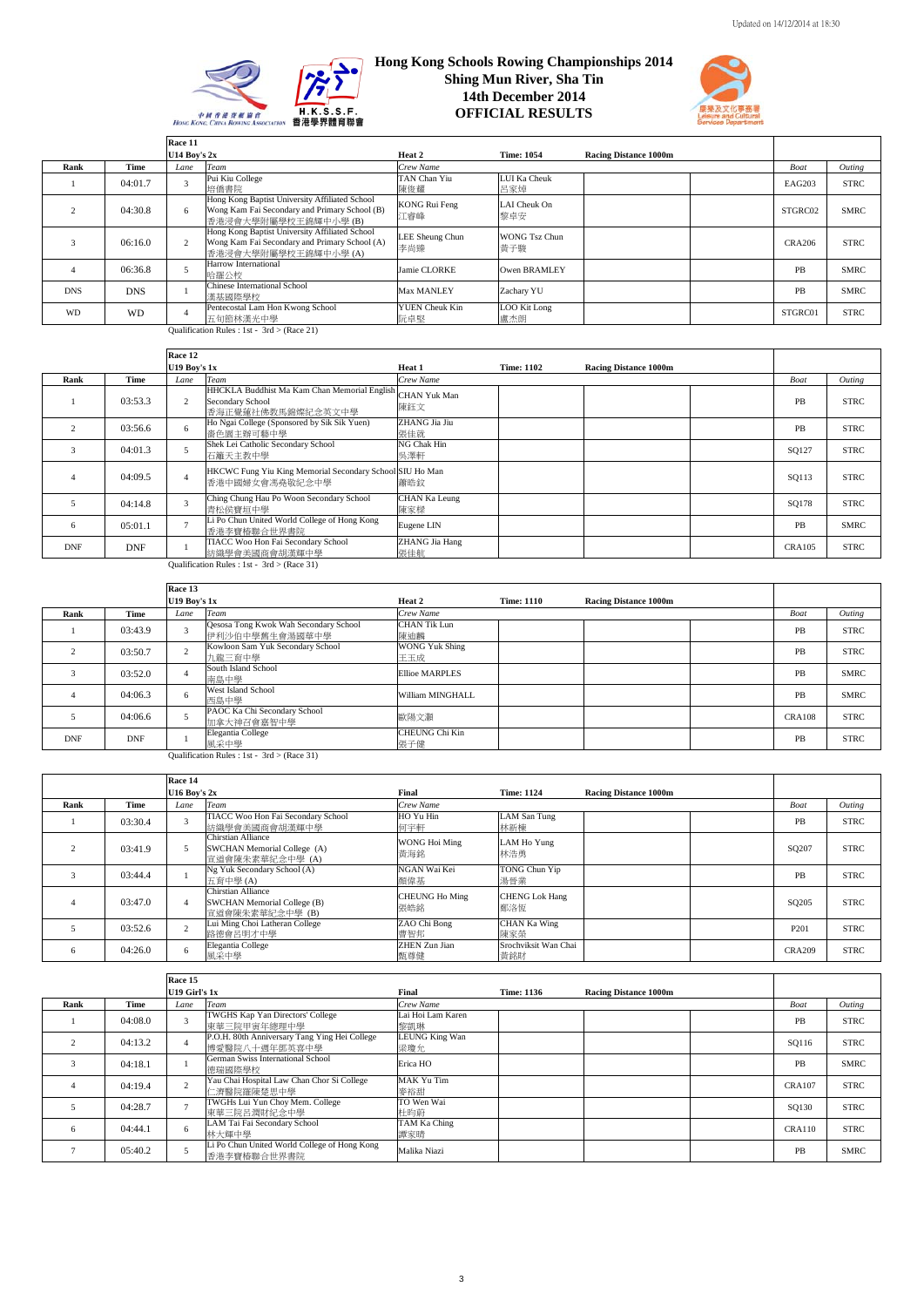

## **Hong Kong Schools Rowing Championships 2014 Shing Mun River, Sha Tin 14th December 2014 OFFICIAL RESULTS**



|                       |         | Race 16                 |                                                                           |                              |                   |                              |        |             |
|-----------------------|---------|-------------------------|---------------------------------------------------------------------------|------------------------------|-------------------|------------------------------|--------|-------------|
|                       |         | U14 Girl's 1x           |                                                                           | Final                        | <b>Time: 1144</b> | <b>Racing Distance 1000m</b> |        |             |
| Rank                  | Time    | Lane                    | Team                                                                      | Crew Name                    |                   |                              | Boat   | Outing      |
|                       | 04:26.2 |                         | S.K.H Bishop Mok Sau Tseng Secondary School<br>聖公會莫壽增會督中學                 | CHEUNG Hoi Lam<br>張海琳        |                   |                              | SQ110  | <b>STRC</b> |
|                       | 04:39.5 | $\overline{\mathbf{a}}$ | TWGHS Kap Yan Directors' College<br>東華三院甲寅年總理中學                           | <b>CHOU</b> Yuet Tung<br>周悅形 |                   |                              | PB     | <b>STRC</b> |
| 3                     | 04:46.0 |                         | Harrow International<br>哈羅公校                                              | Amelia LEE<br>李家琳            |                   |                              | PB     | <b>SMRC</b> |
| $\boldsymbol{\Delta}$ | 04:47.5 | 6                       | Ng Yuk Secondary School<br>五窗中學                                           | FONG Hei Man<br>方熙零          |                   |                              | CRA113 | <b>STRC</b> |
|                       | 04:54.6 |                         | Sha Tin College<br>沙田學院                                                   | HUNG Pei Nga<br>孔佩雅          |                   |                              | SQ176  | <b>STRC</b> |
| 6                     | 04:58.9 | $\mathcal{L}$           | HKCWC Fung Yiu King Memorial Secondary School LI Ka Kiu<br>香港中國婦女會馮堯敬紀念中學 | 李珈翹                          |                   |                              | SQ177  | <b>STRC</b> |
|                       |         | Race 17                 |                                                                           |                              |                   |                              |        |             |

|      |         | -------<br>U12 Girl's R1x |                                                                                                                 | Final                 | <b>Time: 1152</b> | <b>Racing Distance 500m</b> |            |             |
|------|---------|---------------------------|-----------------------------------------------------------------------------------------------------------------|-----------------------|-------------------|-----------------------------|------------|-------------|
| Rank | Time    | Lane                      | Team                                                                                                            | Crew Name             |                   |                             | Boat       | Outing      |
|      | 03:00.9 |                           | Pui Kiu College<br>培僑書院                                                                                         | Rachel LAM            |                   |                             | <b>CRA</b> | <b>STRC</b> |
|      | 03:04.1 |                           | Korean International School<br>韓國國際學校                                                                           | CHOI Man Ka<br>蔡旻珈    |                   |                             | <b>CRA</b> | <b>STRC</b> |
|      | 03:56.4 |                           | Hong Kong Baptist University Affiliated School<br>Wong Kam Fai Secondary and Primary School<br>香港浸會大學附屬學校王錦輝中小學 | CHEUNG Hoi Lam<br>張海琳 |                   |                             | <b>CRA</b> | <b>STRC</b> |
|      | 04:12.1 |                           | Kellett School<br>啟歷學校                                                                                          | Mia HORNETT           |                   |                             | <b>CRA</b> | <b>SMRC</b> |

|      |         | Race 18        |                                                          |                      |                         |                              |               |             |
|------|---------|----------------|----------------------------------------------------------|----------------------|-------------------------|------------------------------|---------------|-------------|
|      |         | U19 Boy's $2x$ |                                                          | Final                | <b>Time:1200</b>        | <b>Racing Distance 1000m</b> |               |             |
| Rank | Time    | Lane           | Team                                                     | Crew Name            |                         |                              | Boat          | Outing      |
|      | 03:22.6 |                | Yu Chun Keung Memerial College<br>余振強紀念中學                | LAU Pui Yuen<br>劉沛原  | CHAN Chi Fung<br>陳至鋒    |                              | PB            | <b>STRC</b> |
|      | 03:38.7 |                | West Island School<br>西島中學                               | Phillip ASCOUGH      | William MINSHALL        |                              | PB            | <b>SMRC</b> |
|      | 03:44.2 |                | Kellett School<br>啟歷學校                                   | Matthew HANSELMAN    | <b>Richard ATKINSON</b> |                              | PB            | <b>SMRC</b> |
|      | 03:52.1 |                | Qesosa Tong Kwok Wah Secondary School<br>伊利沙伯中學舊生會湯國華中學  | CHAN Tik Lun<br>陳油麟  | LAU Ho Yi<br>劉豪兒        |                              | PolyU201      | <b>STRC</b> |
|      | 04:01.0 |                | Ho Ngai College (Sponsored by Sik Sik Yuen)<br>嗇色園主辦可藝中學 | ZHANG Jia Jiu<br>張佳就 | TSOI Chun Ho<br>蔡俊豪     |                              | <b>EAG204</b> | <b>STRC</b> |
| 6    | 04:13.9 |                | TWGHs Lui Yun Choy Mem. College<br>東華三院呂潤財紀念中學           | TSE Siu Ki<br>謝紹岐    | YEUNG Hang Chun<br>楊亨進  |                              | <b>CRA207</b> | <b>STRC</b> |

|      |         | Race 19       |                                                        |                            |                   |                              |       |             |
|------|---------|---------------|--------------------------------------------------------|----------------------------|-------------------|------------------------------|-------|-------------|
|      |         | U16 Girl's 1x |                                                        | Final                      | <b>Time: 1208</b> | <b>Racing Distance 1000m</b> |       |             |
| Rank | Time    | Lane          | Team                                                   | Crew Name                  |                   |                              | Boat  | Outing      |
|      | 03:57.9 |               | Lai Chack Middle School<br>麗澤中學                        | LAM On Ni<br>林安妮           |                   |                              | PB    | <b>STRC</b> |
|      | 03:58.3 |               | Kellett School<br>啟歷學校                                 | <b>Suzy HORNETT</b>        |                   |                              | PB    | <b>SMRC</b> |
|      | 04:10.7 |               | Fanling Lutheran Seacondary School<br>基督教香港信義會心誠中學     | CHAN Mei Ching<br>陳美靜      |                   |                              | PB    | <b>STRC</b> |
|      | 04:19.3 |               | Ju Ching Chu Secondary School (Yuen Long)<br>裘錦秋中學(元朗) | <b>WONG Lok Yiu</b><br>黃樂堯 |                   |                              | PB    | <b>STRC</b> |
|      | 04:21.6 |               | Carmel Holy Word Secondary School<br>迦密聖道中學            | YEUNG Hoi Ching<br>楊銷晴     |                   |                              | PB    | <b>STRC</b> |
| 6    | 04:27.5 | 6             | Po Leung Kuk Ngan Po Ling College<br>保良局顏寶鈴書院          | Hui Ka Lai<br>許鎵麗          |                   |                              | SQ131 | <b>STRC</b> |

|           |           | Race 20             |                                                                     |                      |                               |                              |                               |               |             |
|-----------|-----------|---------------------|---------------------------------------------------------------------|----------------------|-------------------------------|------------------------------|-------------------------------|---------------|-------------|
|           |           | <b>U16 Boy's 4x</b> |                                                                     | Final                | <b>Time: 1216</b>             | <b>Racing Distance 1000m</b> |                               |               |             |
| Rank      | Time      | Lane                | Team                                                                | Crew Name            |                               |                              |                               | Boat          | Outing      |
|           | 03:21.9   | 6                   | HKTA The Yuen Yuen No. 3 Secondary School<br>香港道教聯合圓玄學院第三中學         | LAI Chun Hin<br>賴俊軒  | WONG Ka Kan<br>黄家芹            | 葉禎傑                          | ZHAO Chong Wei<br>趙崇偉         | <b>CRA401</b> | <b>STRC</b> |
|           | 03:23.6   |                     | Chirstian Alliance<br><b>SWCHAN Memorial College</b><br>宣道會陳朱素華紀念中學 | WONG Hoi Ming<br>黄海銘 | CHEUNG Ho Ming<br>張皓銘         | LAM Ho Yung<br>林浩勇           | <b>CHENG Lok Hang</b><br>鄭洛恆  | <b>EAG404</b> | <b>STRC</b> |
|           | 03:24.0   |                     | Ng Yuk Secondary School<br>五百中學                                     | NGAN Wai Kei<br>顏偉基  | TONG Chun Yip<br>湯晉業          | TING Kwai Sing<br>丁桂星        | <b>YU Tin Ming</b><br>余天銘     | EAG416        | <b>STRC</b> |
|           | 03:37.4   |                     | TIACC Woo Hon Fai Secondary School<br>紡織學會美國商會胡漢輝中學                 | HO Yu Hin<br>何字軒     | <b>LAM San Tung</b><br>林新棟    | CHAU Yee Ping<br>周義評         | <b>LAU</b> Cheuk Chuek<br>劉焯泉 | PB            | <b>STRC</b> |
|           | 08:15.6   |                     | Elegantia College<br>風采中學                                           | CAI Chun To<br>蔡俊濤   | PAU Mik Long<br>鮑覓朗           | TSANG Yeung Chun<br>曾揚竣      | <b>SUEN Yiu Fai</b><br>孫耀輝    | <b>CRA403</b> | <b>STRC</b> |
| <b>WD</b> | <b>WD</b> |                     | Pui Kiu College<br>培僑書院                                             | CHAN Wang Kit<br>陳弘傑 | <b>CHONG Shing Lam</b><br>莊晟林 | TAN Chan Yiu<br>陳俊耀          | LUI Ka Cheuk<br>呂家焯           | EAG411        | <b>STRC</b> |

|      |         | Race 21        |                                                                                                                         |                             |                             |                              |               |             |
|------|---------|----------------|-------------------------------------------------------------------------------------------------------------------------|-----------------------------|-----------------------------|------------------------------|---------------|-------------|
|      |         | U14 Boy's $2x$ |                                                                                                                         | Final                       | <b>Time: 1224</b>           | <b>Racing Distance 1000m</b> |               |             |
| Rank | Time    | Lane           | Team                                                                                                                    | Crew Name                   |                             |                              | Boat          | Outing      |
|      | 03:39.2 |                | <b>CMA Secondary School</b><br>廠商會中學                                                                                    | LEE Kit Chiu<br>李健超         | <b>LEE</b> Cheuk Yin<br>李焯然 |                              | <b>EAG201</b> | <b>STRC</b> |
|      | 03:44.7 |                | Pui Kiu College<br>培僑書院                                                                                                 | TAN Chan Yiu<br>陳俊耀         | LUI Ka Cheuk<br>呂家焯         |                              | <b>EAG203</b> | <b>STRC</b> |
|      | 03:59.9 |                | <b>Island School</b><br>港島中學                                                                                            | Rahel WIJEYEKOON            | Kaven WIJEYEKOON            |                              | PB            | <b>SMRC</b> |
|      | 04:05.4 |                | HKTA The Yuen Yuen No. 3 Secondary School<br>香港道教聯合圓玄學院第三中學                                                             | WONG Ho Yin<br>黃浩然          | 蔡子極                         |                              | STGRC203      | <b>STRC</b> |
|      | 04:15.8 |                | Hong Kong Baptist University Affiliated School<br>Wong Kam Fai Secondary and Primary School (B)<br>香港浸會大學附屬學校王錦輝中小學(B)  | <b>KONG Rui Feng</b><br>江睿峰 | LAI Cheuk On<br>黎卓安         |                              | STGRC02       | <b>SMRC</b> |
| 6    | 06:08.7 | 6.             | Hong Kong Baptist University Affiliated School<br>Wong Kam Fai Secondary and Primary School (A)<br>香港浸會大學附屬學校王錦輝中小學 (A) | LEE Sheung Chun<br>李尚臻      | <b>WONG Tsz Chun</b><br>黃子駿 |                              | <b>CRA206</b> | <b>STRC</b> |

Lunch Time & Medal Presentation Ceremony I (Start at 12:45)

Т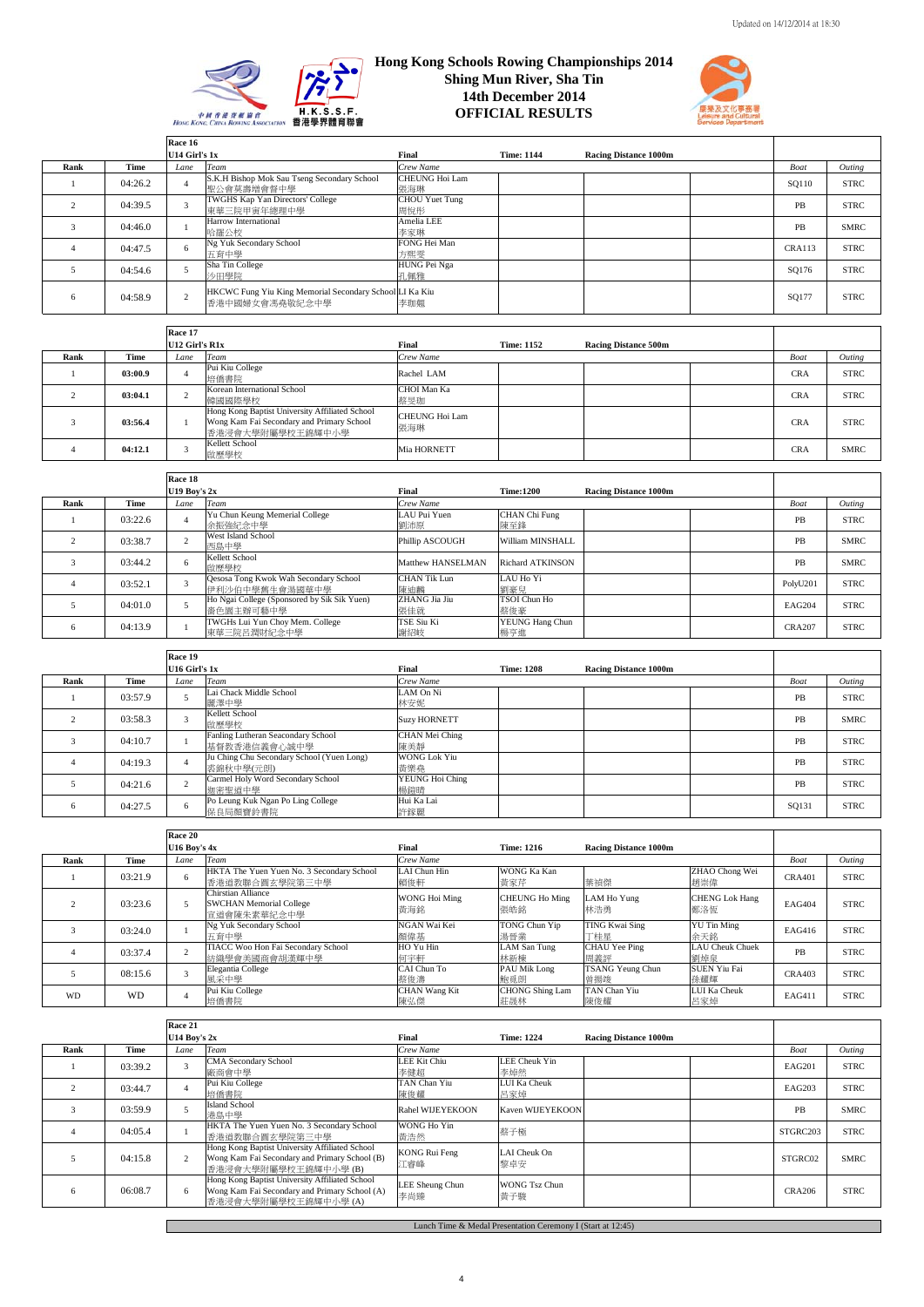



|      |         | Race 22             |                                                                            |                              |                   |                              |               |             |
|------|---------|---------------------|----------------------------------------------------------------------------|------------------------------|-------------------|------------------------------|---------------|-------------|
|      |         | <b>U14 Boy's 1x</b> |                                                                            | Heat 1                       | <b>Time: 1332</b> | <b>Racing Distance 1000m</b> |               |             |
| Rank | Time    | Lane                | <b>Team</b>                                                                | Crew Name                    |                   |                              | Boat          | Outing      |
|      | 03:52.6 |                     | CMA Secondary School<br>廠商會中學                                              | LAM Ka Yeung<br>林珈揚          |                   |                              | EAG110        | <b>STRC</b> |
|      | 04:01.4 | 3                   | <b>Chirstian Alliance</b><br><b>SWCHAN Memorial College</b><br>宣道會陳朱素華紀念中學 | PANG Sze Ho<br>彭思浩           |                   |                              | PB            | <b>STRC</b> |
|      | 04:02.4 |                     | <b>Bishop Hall Jubilee School</b><br>何明華會督銀禧中學                             | <b>TSANG Hing Yiu</b><br>曾慶堯 |                   |                              | SQ177         | <b>STRC</b> |
|      | 04:22.9 |                     | Tak Sun Secondary School<br>德信中學                                           | <b>TANG Hans</b><br>鄧日珩      |                   |                              | PB            | <b>STRC</b> |
|      | 04:28.2 |                     | <b>Island School</b><br>港島中學                                               | Rahel WIJEYEKOON             |                   |                              | PB            | SMRC        |
| 6    | 04:29.1 | 6                   | German Swiss International School<br>德瑞國際學校                                | CHENG Ho Yin Leslie<br>鄭浩然   |                   |                              | SQ176         | <b>STRC</b> |
|      | 04:47.2 | $\gamma$            | Pui Kiu College<br>培僑書院                                                    | <b>CHAN Wang Kit</b><br>陳弘傑  |                   |                              | <b>CRA110</b> | <b>STRC</b> |
|      |         |                     | Qualification Rules : 1st - $2nd$ > (Race 33)                              |                              |                   |                              |               |             |

|      |         | Race 23             |                                                                                                                 |                           |                   |                              |       |             |
|------|---------|---------------------|-----------------------------------------------------------------------------------------------------------------|---------------------------|-------------------|------------------------------|-------|-------------|
|      |         | <b>U14 Boy's 1x</b> |                                                                                                                 | Heat 2                    | <b>Time: 1340</b> | <b>Racing Distance 1000m</b> |       |             |
| Rank | Time    | Lane                | Team                                                                                                            | Crew Name                 |                   |                              | Boat  | Outing      |
|      | 03:59.2 | 6                   | HKTA The Yuen Yuen No. 3 Secondary School<br>香港道教聯合圓玄學院第三中學                                                     | WONG Wai Chun<br>王瑋駿      |                   |                              | SQ179 | <b>STRC</b> |
|      | 04:14.8 |                     | Chinese YMCA College<br>青年會書院                                                                                   | <b>WONGTsz Hin</b><br>黄子軒 |                   |                              | PB    | <b>STRC</b> |
|      | 04:23.0 |                     | Hong Kong Baptist University Affiliated School<br>Wong Kam Fai Secondary and Primary School<br>香港浸會大學附屬學校王錦輝中小學 | LAI Cheuk On<br>黎卓安       |                   |                              | PB    | <b>STRC</b> |
|      | 04:32.1 |                     | Kellett School<br>啟歷學校                                                                                          | Jeffery TURNER            |                   |                              | PB    | <b>SMRC</b> |
|      | 04:40.0 |                     | Pentecostal Lam Hon Kwong School<br>五旬節林漢光中學                                                                    | LOO Kit Long<br>盧杰朗       |                   |                              | SQ180 | <b>STRC</b> |
| 6    | 04:47.0 |                     | Elegantia College<br>風采中學                                                                                       | KWOK Tsun Hei<br>郭浚希      |                   |                              | SQ178 | <b>STRC</b> |

<u>– 原采中學</u><br>Qualification Rules : 1st - 2nd > (Race 33)

|            |            | Race 24             |                                                       |                       |                   |                              |               |             |
|------------|------------|---------------------|-------------------------------------------------------|-----------------------|-------------------|------------------------------|---------------|-------------|
|            |            | <b>U14 Boy's 1x</b> |                                                       | Heat 3                | <b>Time: 1348</b> | <b>Racing Distance 1000m</b> |               |             |
| Rank       | Time       | Lane                | Team                                                  | Crew Name             |                   |                              | Boat          | Outing      |
|            | 04:22.3    |                     | MKMCF Ma Chan Sue Hey Memorial College<br>馬陳端喜紀念中學    | YEUNG Chi Ho<br>楊志豪   |                   |                              | SQ181         | <b>STRC</b> |
|            | 04:23.9    |                     | Hong Kong International School<br>香港國際學校              | Amogh Prashont Potil  |                   |                              | PB            | <b>SMRC</b> |
|            | 06:00.9    |                     | Ng Yuk Secondary School<br>五育中學                       | Lam Chun Ho<br>林畯皓    |                   |                              | <b>CRA111</b> | <b>STRC</b> |
| <b>DNS</b> | <b>DNS</b> |                     | Canadian International School of Hong Kong<br>加拿大國際學校 | <b>Will HARRIS</b>    |                   |                              | PB            | <b>SMRC</b> |
| <b>WD</b>  | <b>WD</b>  |                     | South Island School<br>南島中學                           | <b>Rory CARTLIDGE</b> |                   |                              | PB            | <b>SMRC</b> |

Qualification Rules : 1st -  $2nd$  > (Race 33)

|           |         | Race 25           |                                                                 |                              |                      |                              |               |             |
|-----------|---------|-------------------|-----------------------------------------------------------------|------------------------------|----------------------|------------------------------|---------------|-------------|
|           |         | $U16$ Girl's $2x$ |                                                                 | Heat 1                       | <b>Time: 1356</b>    | <b>Racing Distance 1000m</b> |               |             |
| Rank      | Time    | Lane              | Team                                                            | Crew Name                    |                      |                              | Boat          | Outing      |
|           | 03:57.1 | $\overline{2}$    | South Island School<br>南島中學                                     | <b>Grace NUTMAN</b>          | Agathe MARPLES       |                              | PB            | <b>SMRC</b> |
|           | 04:04.9 |                   | Elegantia College<br>風采中學                                       | <b>LEUNG Sin Ying</b><br>梁倩瑩 | HO Hoi Kiu<br>何凱翹    |                              | <b>EAG201</b> | <b>STRC</b> |
| 3         | 04:05.4 |                   | San Wui Commercial Society Sceondary School<br>新會商會中學           | ZHANG Jian Fen<br>張健芬        | <b>CHAN Ki</b><br>陳琪 |                              | <b>CRA206</b> | <b>STRC</b> |
|           | 04:23.3 | 5                 | Pentecostal Lam Hon Kwong School<br>五旬節林漢光中學                    | TSUI Wing Tung<br>徐穎彤        | WONG Hiu Yan<br>黃曉欣  |                              | SQ206         | <b>STRC</b> |
| 5         | 04:28.1 | 6                 | Qesosa Tong Kwok Wah Secondary School (A)<br>伊利沙伯中學舊生會湯國華中學 (A) | TANG Sze Man<br>鄧思曼          | HO Wing Lam<br>何穎琳   |                              | <b>CRA203</b> | <b>STRC</b> |
| <b>WD</b> | WD      | 3                 | West Island School<br>西島中學                                      | Katie De Vos                 | Morgan YOUNG         |                              | PB            | <b>SMRC</b> |
|           |         |                   | Qualification Rules : 1st - $3rd$ > (Race 34)                   |                              |                      |                              |               |             |

|                |            | Race 26           |                                                                                                                 |                              |                                    |                              |               |             |
|----------------|------------|-------------------|-----------------------------------------------------------------------------------------------------------------|------------------------------|------------------------------------|------------------------------|---------------|-------------|
|                |            | $U16$ Girl's $2x$ |                                                                                                                 | Heat 2                       | <b>Time: 1404</b>                  | <b>Racing Distance 1000m</b> |               |             |
| Rank           | Time       | Lane              | <b>Team</b>                                                                                                     | Crew Name                    |                                    |                              | <b>Boat</b>   | Outing      |
|                | 04:07.3    |                   | Sai Kung Sung Tsun Catholic School (Secondary<br>Section)<br>西貢崇真天主教學校 (中學部)                                    | <b>CHENG</b> Sze Man<br>鄭詩敏  | CHAN Sheung Yi<br>陳尚懿              |                              | EAG204        | <b>STRC</b> |
| $\overline{2}$ | 04:16.6    | 5                 | Qesosa Tong Kwok Wah Secondary School (B)<br>伊利沙伯中學舊生會湯國華中學 (B)                                                 | YIP Wing Sze<br>葉穎思          | SIU Lai Yin<br>蕭麗妍                 |                              | <b>CRA208</b> | <b>STRC</b> |
| 3              | 04:53.5    | 6                 | Hong Kong Baptist University Affiliated School<br>Wong Kam Fai Secondary and Primary School<br>香港浸會大學附屬學校王錦輝中小學 | IP Yan Lam<br>葉欣霖            | DU Chelsea H.<br>杜華暉               |                              | <b>CRA203</b> | <b>STRC</b> |
| $\overline{4}$ | 05:08.1    |                   | Chinese International School<br>漢基國際學校                                                                          | Madeline GRIFFRITHS          | Jimin KANG                         |                              | PB            | <b>SMRC</b> |
| 5              | 06:07.7    |                   | TIACC Woo Hon Fai Secondary School<br>紡織學會美國商會胡漢輝中學                                                             | WANG Yue<br>王玥               | LAM Ka Man<br>林嘉文                  |                              | <b>CRA209</b> | <b>STRC</b> |
| <b>DNF</b>     | <b>DNF</b> | 2                 | Hong Kong Baptist University Affiliated School<br>Wong Kam Fai Secondary and Primary School<br>香港浸會大學附屬學校王錦輝中小學 | <b>WONG Pui Ching</b><br>黃珮晴 | CHEUNG Tin Lai<br>Geraldine<br>張天麗 |                              | <b>CRA207</b> | <b>STRC</b> |

5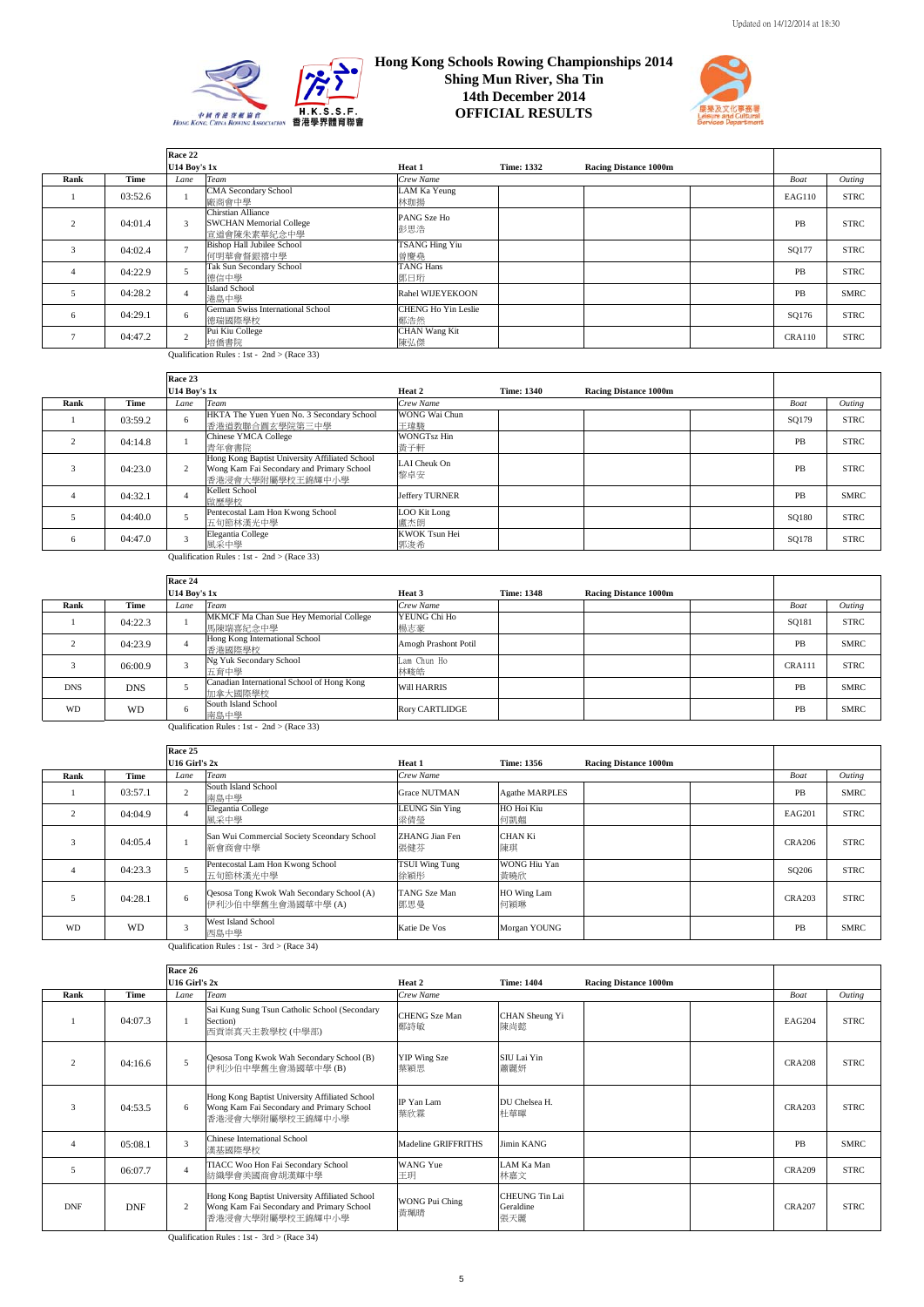



|      |         | Race 27       |                                                                                                                 |                     |                   |                             |            |             |
|------|---------|---------------|-----------------------------------------------------------------------------------------------------------------|---------------------|-------------------|-----------------------------|------------|-------------|
|      |         | U12 Boy's R1x |                                                                                                                 | Heat 1              | <b>Time: 1412</b> | <b>Racing Distance 500m</b> |            |             |
| Rank | Time    | Lane          | Team                                                                                                            | Crew Name           |                   |                             | Boat       | Outing      |
|      | 03:22.3 |               | West Island School<br>西島中學                                                                                      | Andrew ASCOUGH      |                   |                             | <b>CRA</b> | <b>SMRC</b> |
|      | 03:26.1 |               | Hong Kong Baptist University Affiliated School<br>Wong Kam Fai Secondary and Primary School<br>香港浸會大學附屬學校王錦輝中小學 | NG Wai Hang<br>吳蔚鏗  |                   |                             | <b>CRA</b> | <b>STRC</b> |
|      | 03:29.9 |               | German Swiss International School<br>德瑞國際學校                                                                     | Adrian TING         |                   |                             | <b>CRA</b> | <b>SMRC</b> |
|      | 03:43.8 |               | Canadian International School of Hong Kong<br>加拿大國際學校                                                           | Ryan HO             |                   |                             | <b>CRA</b> | <b>SMRC</b> |
|      | 03:47.4 |               | ELCHK Wo Che Lutheran School<br>基督教香港信義會禾輋學校                                                                    | HUI Hon Sing<br>許漢陞 |                   |                             | <b>CRA</b> | <b>STRC</b> |
|      |         |               | $Q_{\text{total}}(B_{\text{total}})$ $Q_{\text{total}}(B_{\text{total}})$                                       |                     |                   |                             |            |             |

Qualification Rules : 1st - 3rd > (Race 35)

|                                             |            | Race28        |                                                                                                                 |                        |                   |                             |            |             |
|---------------------------------------------|------------|---------------|-----------------------------------------------------------------------------------------------------------------|------------------------|-------------------|-----------------------------|------------|-------------|
|                                             |            | U12 Boy's R1x |                                                                                                                 | Heat 2                 | <b>Time: 1420</b> | <b>Racing Distance 500m</b> |            |             |
| Rank                                        | Time       | Lane          | Team                                                                                                            | Crew Name              |                   |                             | Boat       | Outing      |
|                                             | 02:46.3    |               | <b>Island School</b><br>港島中學                                                                                    | Kaven WIJEYEKOON       |                   |                             | <b>CRA</b> | <b>SMRC</b> |
| $\overline{2}$                              | 02:58.4    | 3             | South Island School<br>南島中學                                                                                     | <b>Tristan MARPLES</b> |                   |                             | <b>CRA</b> | <b>SMRC</b> |
| 3                                           | 03:17.5    | 6             | Hong Kong Baptist University Affiliated School<br>Wong Kam Fai Secondary and Primary School<br>香港浸會大學附屬學校王錦輝中小學 | KONG Rui Feng<br>江睿峰   |                   |                             | <b>CRA</b> | <b>SMRC</b> |
| $\overline{4}$                              | 03:18.6    | $\sim$        | Kellett School<br>啟歷學校                                                                                          | Andrew STONE           |                   |                             | <b>CRA</b> | <b>SMRC</b> |
| <b>DNS</b>                                  | <b>DNS</b> |               | Harrow International<br>哈羅公校                                                                                    | <b>Jack RODWELL</b>    |                   |                             | <b>CRA</b> | <b>SMRC</b> |
| <b>WD</b>                                   | WD         |               | Victoria Shanghai Academy<br>滬江維多利亞學校                                                                           | <b>Jason WONG</b>      |                   |                             | <b>CRA</b> | <b>SMRC</b> |
| Qualification Rules : 1st - 3rd > (Race 35) |            |               |                                                                                                                 |                        |                   |                             |            |             |

|      |         | Race 29             |                                                     |                      |                   |                              |               |             |
|------|---------|---------------------|-----------------------------------------------------|----------------------|-------------------|------------------------------|---------------|-------------|
|      |         | <b>U16 Boy's 1x</b> |                                                     | Heat 1               | <b>Time: 1446</b> | <b>Racing Distance 1000m</b> |               |             |
| Rank | Time    | Lane                | Team                                                | Crew Name            |                   |                              | <b>Boat</b>   | Outing      |
|      | 04:09.6 |                     | Valtorta College<br>恩主教書院                           | WONG Yu Ho<br>黄禹皓    |                   |                              | PB            | <b>STRC</b> |
| 2    | 04:11.0 | $\overline{ }$      | TIACC Woo Hon Fai Secondary School<br>纺織學會美國商會胡漢輝中學 | CHAU Yee Ping<br>周義評 |                   |                              | PB            | <b>STRC</b> |
| 3    | 04:21.3 | 2                   | Sha Tin College<br>沙田學院                             | Kagen WOODS          |                   |                              | PB            | <b>SMRC</b> |
|      | 04:22.3 | 5                   | Discovery College<br>智新書院                           | Henrik BROCKMEYER    |                   |                              | <b>CRA101</b> | <b>SMRC</b> |
| 5    | 04:24.1 | 3                   | PAOC Ka Chi Secondary School<br>加拿大神召會嘉智中學          | 劉浚銘                  |                   |                              | PB            | <b>STRC</b> |
| 6    | 04:26.2 | $\mathbf{A}$        | West Island School<br>西島中學                          | Phillip ASCOUGH      |                   |                              | PB            | <b>SMRC</b> |
|      | 05:00.2 | 6                   | French International School                         | Frederic MACHER      |                   |                              | PB            | <b>SMRC</b> |

Qualification Rules : 1st -  $3rd$  > (Race 40)

|                |         | Race 30             |                                                                              |                      |                   |                              |       |             |
|----------------|---------|---------------------|------------------------------------------------------------------------------|----------------------|-------------------|------------------------------|-------|-------------|
|                |         | <b>U16 Boy's 1x</b> |                                                                              | Heat 2               | <b>Time: 1454</b> | <b>Racing Distance 1000m</b> |       |             |
| Rank           | Time    | Lane                | Team                                                                         | Crew Name            |                   |                              | Boat  | Outing      |
|                | 04:13.8 | 5                   | Ying Wa College<br>英華書院                                                      | LAM Pak Wing<br>林柏榮  |                   |                              | PB    | <b>STRC</b> |
| $\overline{2}$ | 04:17.4 | $\overline{ }$      | Fanling Lutheran Seacondary School<br>基督教香港信義會心誠中學                           | LI Cheuk Wing<br>李卓穎 |                   |                              | PB    | <b>STRC</b> |
|                | 04:24.3 | 6                   | HKCWC Fung Yiu King Memorial Secondary School CHAN Hoi Lok<br>香港中國婦女會馮堯敬紀念中學 | 陳凱樂                  |                   |                              | PB    | <b>STRC</b> |
|                | 04:33.1 | 3                   | Kellett School<br>啟歷學校                                                       | Matthew HANSELMAN    |                   |                              | PB    | <b>SMRC</b> |
| 5              | 04:52.5 |                     | San Wui Commercial Society Sceondary School<br>新會商會中學                        | NG Ho Yin<br>吳浩賢     |                   |                              | SQ179 | <b>STRC</b> |
| <b>WD</b>      | WD      | $\overline{2}$      | Lui Ming Choi Latheran College<br>路德會呂明才中學                                   | ZAO Chi Bong<br>曹智邦  |                   |                              | SQ113 | <b>STRC</b> |
| <b>WD</b>      | WD      | $\overline{4}$      | TWGHs Lui Yun Choy Mem. College<br>東華三院呂潤財紀念中學                               | KWAN Hei Lim<br>關熙濂  |                   |                              | SQ180 | <b>STRC</b> |

Qualification Rules : 1st - 3rd > (Race 40)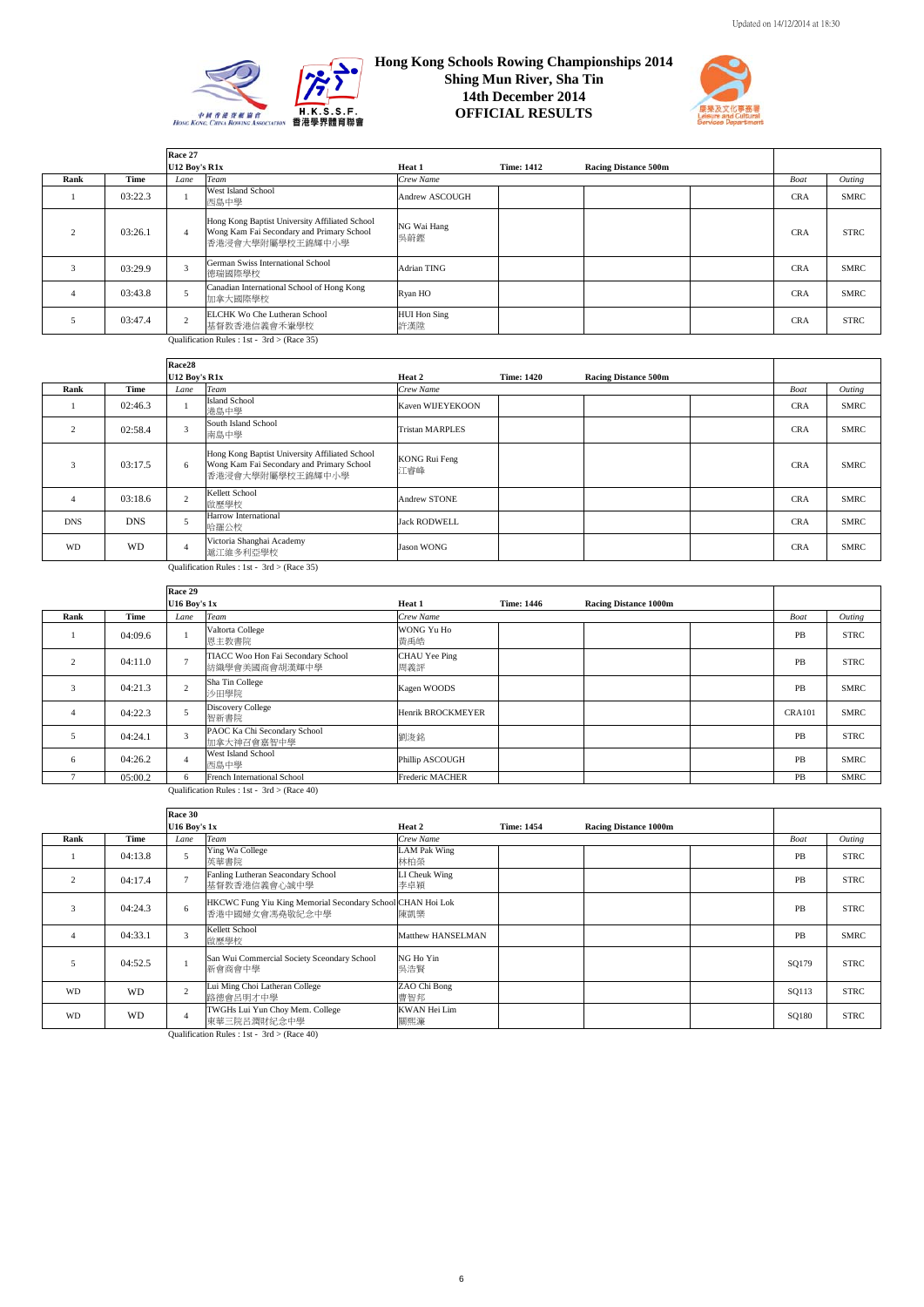



|      |         | Race 31             |                                                                                                    |                              |                   |                              |       |             |
|------|---------|---------------------|----------------------------------------------------------------------------------------------------|------------------------------|-------------------|------------------------------|-------|-------------|
|      |         | <b>U19 Boy's 1x</b> |                                                                                                    | Final                        | <b>Time: 1502</b> | <b>Racing Distance 1000m</b> |       |             |
| Rank | Time    | Lane                | Team                                                                                               | Crew Name                    |                   |                              | Boat  | Outing      |
|      | 03:49.7 | $\mathcal{R}$       | HHCKLA Buddhist Ma Kam Chan Memorial English CHAN Yuk Man<br>Secondary School<br>香海正覺蓮社佛教馬錦燦紀念英文中學 | 陳鈺文                          |                   |                              | PB    | <b>STRC</b> |
|      | 03:54.1 |                     | Qesosa Tong Kwok Wah Secondary School<br>伊利沙伯中學舊生會湯國華中學                                            | <b>CHAN Tik Lun</b><br>陳迪麟   |                   |                              | PB    | <b>STRC</b> |
| 3    | 03:57.7 | $\sim$              | Kowloon Sam Yuk Secondary School<br>九龍三育中學                                                         | <b>WONG Yuk Shing</b><br>王玉成 |                   |                              | PB    | <b>STRC</b> |
| 4    | 03:59.9 |                     | Shek Lei Catholic Secondary School<br>石籬天主教中學                                                      | NG Chak Hin<br>吳澤軒           |                   |                              | SQ127 | <b>STRC</b> |
|      | 04:06.2 |                     | Ho Ngai College (Sponsored by Sik Sik Yuen)<br>嗇色園主辦可藝中學                                           | ZHANG Jia Jiu<br>張佳就         |                   |                              | PB    | <b>STRC</b> |
| 6    | 04:13.6 | 6                   | South Island School<br>南島中學                                                                        | <b>Ellioe MARPLES</b>        |                   |                              | PB    | <b>SMRC</b> |

|      |         | Race 32        |                                                                                                                 |                                |                               |                              |               |             |
|------|---------|----------------|-----------------------------------------------------------------------------------------------------------------|--------------------------------|-------------------------------|------------------------------|---------------|-------------|
|      |         | U14 Girl's 2x  |                                                                                                                 | Final                          | <b>Time: 1510</b>             | <b>Racing Distance 1000m</b> |               |             |
| Rank | Time    | Lane           | Team                                                                                                            | Crew Name                      |                               |                              | Boat          | Outing      |
|      | 04:36.6 |                | TWGHs Lui Yun Choy Mem. College<br>東華三院呂潤財紀念中學                                                                  | <b>LEUNG Wing Wun</b><br>梁穎桉   | CHENG Sze Ching<br>鄭思晴        |                              | SQ207         | <b>STRC</b> |
|      | 04:50.1 | 6              | TWGHS Kap Yan Directors' College<br>東華三院甲寅年總理中學                                                                 | CHAU Yuet Tung<br>周悅彤          | <b>CHAN Tsz Ching</b><br>陳子靖  |                              | SQ206         | <b>STRC</b> |
| 3    | 05:02.4 | 5              | Harrow International<br>哈羅公校                                                                                    | Amelia LEE                     | Frederic<br><b>BROCKMEYER</b> |                              | PB            | <b>SMRC</b> |
|      | 05:08.7 | $\overline{a}$ | Kellett School<br>啟歷學校                                                                                          | Simone MORRIS                  | Mia HORNETT                   |                              | PB            | <b>SMRC</b> |
|      | 05:15.3 | 2              | Hong Kong Baptist University Affiliated School<br>Wong Kam Fai Secondary and Primary School<br>香港浸會大學附屬學校王錦輝中小學 | <b>CHENG Cheuk Kwan</b><br>鄭卓君 | LEUNG Sin Hang<br>梁善珩         |                              | <b>CRA208</b> | <b>STRC</b> |
| 6    | 05:27.9 | 3              | P.O.H. 80th Anniversary Tang Ying Hei College<br>博愛醫院八十週年鄧英喜中學                                                  | CHOI Ying Lee<br>蔡映莉           | <b>SHIEM Han Kwan</b><br>沈汶筠  |                              | <b>CRA207</b> | <b>STRC</b> |
|      | 08:03.0 | 4              | Elegantia College<br>風采中學                                                                                       | KO Wing Yu<br>高穎瑜              | <b>LEUNG Yan Tsz</b><br>梁恩慈   |                              | <b>CRA206</b> | <b>STRC</b> |

|      |         | Race 33             |                                                                     |                           |                   |                              |        |             |
|------|---------|---------------------|---------------------------------------------------------------------|---------------------------|-------------------|------------------------------|--------|-------------|
|      |         | <b>U14 Boy's 1x</b> |                                                                     | Final                     | <b>Time: 1518</b> | <b>Racing Distance 1000m</b> |        |             |
| Rank | Time    | Lane                | Team                                                                | Crew Name                 |                   |                              | Boat   | Outing      |
|      | 04:15.3 |                     | HKTA The Yuen Yuen No. 3 Secondary School<br>香港道教聯合圓玄學院第三中學         | WONG Wai Chun<br>王瑋駿      |                   |                              | SQ179  | <b>STRC</b> |
|      | 04:17.4 |                     | <b>CMA Secondary School</b><br>廠商會中學                                | LAM Ka Yeung<br>林珈揚       |                   |                              | EAG110 | <b>STRC</b> |
|      | 04:32.9 | 6                   | Chirstian Alliance<br><b>SWCHAN Memorial College</b><br>宣道會陳朱素華紀念中學 | PANG Sze Ho<br>彭思浩        |                   |                              | PB     | <b>STRC</b> |
|      | 04:52.3 |                     | MKMCF Ma Chan Sue Hey Memorial College<br>馬陳端喜紀念中學                  | YEUNG Chi Ho<br>楊志豪       |                   |                              | SQ181  | <b>STRC</b> |
|      | 05:02.2 | $\sim$              | Chinese YMCA College<br>青年會書院                                       | <b>WONGTsz Hin</b><br>黄子軒 |                   |                              | PB     | <b>STRC</b> |
| 6    | 05:14.6 |                     | Hong Kong International School<br>香港國際學校                            | Amogh Prashont Potil      |                   |                              | PB     | <b>SMRC</b> |

|      |             | Race 34           |                                                                                                                 |                             |                       |                              |               |             |
|------|-------------|-------------------|-----------------------------------------------------------------------------------------------------------------|-----------------------------|-----------------------|------------------------------|---------------|-------------|
|      |             | $U16$ Girl's $2x$ |                                                                                                                 | Final                       | <b>Time: 1542</b>     | <b>Racing Distance 1000m</b> |               |             |
| Rank | <b>Time</b> | Lane              | Team                                                                                                            | Crew Name                   |                       |                              | Boat          | Outing      |
|      | 04:26.8     | $\mathbf{3}$      | South Island School<br>南島中學                                                                                     | <b>Grace NUTMAN</b>         | <b>Agathe MARPLES</b> |                              | PB            | <b>SMRC</b> |
| 2    | 04:29.1     |                   | Elegantia College<br>風采中學                                                                                       | LEUNG Sin Ying<br>梁倩瑩       | HO Hoi Kiu<br>何凱翹     |                              | EAG201        | <b>STRC</b> |
| 3    | 04:33.2     |                   | Sai Kung Sung Tsun Catholic School (Secondary<br>Section)<br>西貢崇真天主教學校 (中學部)                                    | <b>CHENG</b> Sze Man<br>鄭詩敏 | CHAN Sheung Yi<br>陳尚懿 |                              | EAG204        | <b>STRC</b> |
|      | 04:34.5     | 2                 | Qesosa Tong Kwok Wah Secondary School (B)<br>伊利沙伯中學舊生會湯國華中學 (B)                                                 | YIP Wing Sze<br>葉穎思         | SIU Lai Yin<br>蕭麗妍    |                              | <b>CRA208</b> | <b>STRC</b> |
|      | 04:37.8     |                   | San Wui Commercial Society Sceondary School<br>新會商會中學                                                           | ZHANG Jian Fen<br>張健芬       | CHAN Ki<br>陳琪         |                              | <b>CRA206</b> | <b>STRC</b> |
| 6    | 05:29.4     | 6                 | Hong Kong Baptist University Affiliated School<br>Wong Kam Fai Secondary and Primary School<br>香港浸會大學附屬學校王錦輝中小學 | IP Yan Lam<br>葉欣霖           | DU Chelsea H.<br>杜華暉  |                              | <b>CRA203</b> | <b>STRC</b> |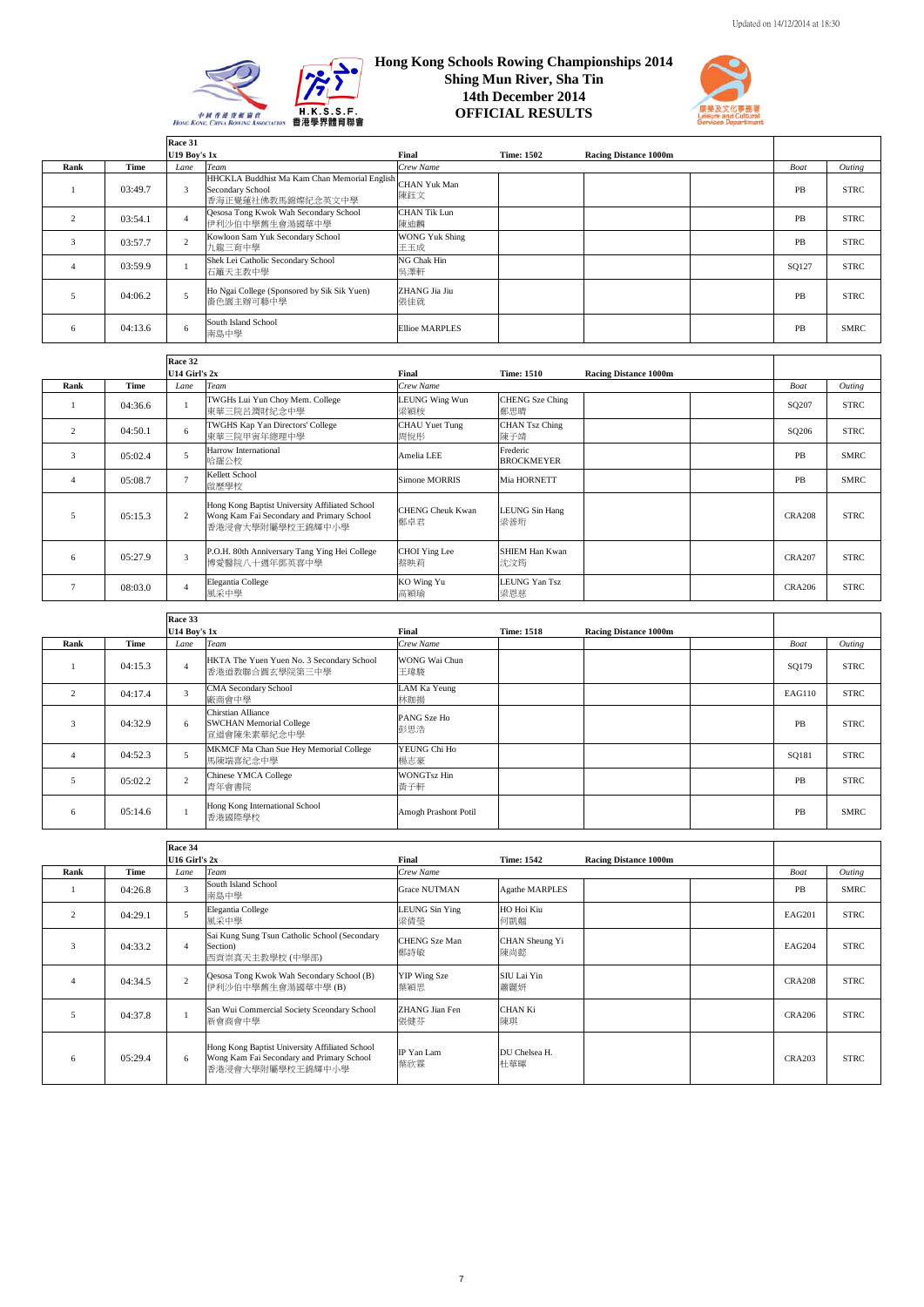



|      |         | Race 35        |                                                                                                                 |                             |                   |                             |             |             |
|------|---------|----------------|-----------------------------------------------------------------------------------------------------------------|-----------------------------|-------------------|-----------------------------|-------------|-------------|
|      |         | U12 Boy's R1x  |                                                                                                                 | Final                       | <b>Time: 1550</b> | <b>Racing Distance 500m</b> |             |             |
| Rank | Time    | Lane           | <b>Team</b>                                                                                                     | Crew Name                   |                   |                             | <b>Boat</b> | Outing      |
|      | 03:02.7 |                | <b>Island School</b><br>港島中學                                                                                    | Kaven WIJEYEKOON            |                   |                             | <b>CRA</b>  | <b>SMRC</b> |
|      | 03:13.7 | $\overline{c}$ | South Island School<br>南島中學                                                                                     | <b>Tristan MARPLES</b>      |                   |                             | <b>CRA</b>  | <b>SMRC</b> |
| 3    | 03:22.4 |                | German Swiss International School<br>德瑞國際學校                                                                     | Adrian TING                 |                   |                             | <b>CRA</b>  | <b>SMRC</b> |
|      | 03:34.7 | 3              | West Island School<br>西島中學                                                                                      | Andrew ASCOUGH              |                   |                             | <b>CRA</b>  | <b>SMRC</b> |
|      | 03:46.0 | 6              | Hong Kong Baptist University Affiliated School<br>Wong Kam Fai Secondary and Primary School<br>香港浸會大學附屬學校王錦輝中小學 | <b>KONG Rui Feng</b><br>江睿峰 |                   |                             | <b>CRA</b>  | <b>SMRC</b> |
| 6    | 03:51.1 | 5              | Hong Kong Baptist University Affiliated School<br>Wong Kam Fai Secondary and Primary School<br>香港浸會大學附屬學校王錦輝中小學 | NG Wai Hang<br>吳蔚鏗          |                   |                             | <b>CRA</b>  | <b>STRC</b> |

|           |           | Race 36             |                                                             |                             |                               |                               |                     |               |             |
|-----------|-----------|---------------------|-------------------------------------------------------------|-----------------------------|-------------------------------|-------------------------------|---------------------|---------------|-------------|
|           |           | <b>U19 Boy's 4x</b> |                                                             | Final                       | <b>Time: 1558</b>             | <b>Racing Distance 1000m</b>  |                     |               |             |
| Rank      | Time      | Lane                | Team                                                        | Crew Name                   |                               |                               |                     | Boat          | Outing      |
|           | 03:54.8   |                     | <b>CMA Secondary School</b><br>廠商會中學                        | LEE Kit Chiu<br>李健超         | LEE Cheuk Yin<br>李焯然          | LAM Ka Yeung<br>林珈揚           | <b>TBC</b>          | <b>EAG404</b> | <b>STRC</b> |
|           | 03:57.5   |                     | Jockey Club Ti - I College<br>賽馬會體藝中學                       | <b>WONG Tsz Fung</b><br>黃梓鋒 | WONG Chit Hei<br>黃哲曦          | <b>CHUNG Mang Ting</b><br>鍾孟廷 | LO Ho Hin<br>勞皓軒    | EAG416        | <b>STRC</b> |
|           | 04:09.2   |                     | Pui Kiu College<br>培僑書院                                     | <b>CHAN Wang Kit</b><br>陳弘傑 | <b>CHONG Shing Lam</b><br>莊晟林 | TAN Chan Yiu<br>陳俊耀           | LUI Ka Cheuk<br>呂家焯 | EAG411        | <b>STRC</b> |
|           | 04:55.6   |                     | HKTA The Yuen Yuen No. 3 Secondary School<br>香港道教聯合圓玄學院第三中學 | WONG Wai Chun<br>王瑋駿        | 尤聲滿                           | 陳俊勇                           | 梁焯榮                 | PB            | <b>STRC</b> |
| <b>WD</b> | <b>WD</b> |                     | Christian Alliance College<br>宣道中學                          | LIU Yung Chun<br>廖勇俊        | 鄧景平                           | 吳家豪                           | 凌揚志                 | <b>CRA403</b> | <b>STRC</b> |

|      |         | Race 37       |                                                                |                       |                              |                              |                   |             |
|------|---------|---------------|----------------------------------------------------------------|-----------------------|------------------------------|------------------------------|-------------------|-------------|
|      |         | U19 Girl's 2x |                                                                | Final                 | <b>Time: 1606</b>            | <b>Racing Distance 1000m</b> |                   |             |
| Rank | Time    | Lane          | Team                                                           | Crew Name             |                              |                              | Boat              | Outing      |
|      | 04:33.5 |               | P.O.H. 80th Anniversary Tang Ying Hei College<br>博愛醫院八十週年鄧英喜中學 | LEUNG King Wan<br>梁瓊允 | LAU Sze Ting<br>劉詩婷          |                              | EAG203            | <b>STRC</b> |
|      | 05:12.8 |               | LAM Tai Fai Secondary School<br>林大輝中學                          | TAM Ka Ching<br>譚家晴   | <b>CHAN</b> Ching Lam<br>陳靖琳 |                              | SQ <sub>205</sub> | <b>STRC</b> |
|      | 05:26.9 |               | Li Po Chun United World College of Hong Kong<br>香港李寶椿聯合世界書院    | Malika Niazi          | Jocelyn MAH                  |                              | PB                | <b>SMRC</b> |

|                |         | Race 38         |                                                                |                             |                               |                              |                              |               |             |
|----------------|---------|-----------------|----------------------------------------------------------------|-----------------------------|-------------------------------|------------------------------|------------------------------|---------------|-------------|
|                |         |                 | U16 Girl's 4+ & U19 Girl's 4x                                  | Final                       | <b>Time: 1614</b>             | <b>Racing Distance 1000m</b> |                              |               |             |
|                |         | Lane            | Team                                                           | Crew Name                   |                               |                              |                              | Boat          | Outing      |
| Rank           | Time    | U16 Girl's $4+$ |                                                                |                             |                               |                              |                              |               |             |
|                | 04:25.7 | 3               | Kellett School<br>啟歷學校                                         | <b>Suzy HORNETT</b>         | Hannah<br><b>HANSELMAN</b>    | <b>Liz KNIGHT</b>            | Simone MORRIS                | PB            | <b>SMRC</b> |
|                |         | Cox             | <b>TBC</b>                                                     |                             |                               |                              |                              |               |             |
| $\mathcal{P}$  | 04:48.3 | 2               | South Island School<br>南島中學                                    | <b>Grace NUTMAN</b>         | <b>Agathe MARPLES</b>         | Izzie CROUCH                 | Anna CROUCH                  | PB            | <b>SMRC</b> |
|                |         | Cox             | <b>TBC</b>                                                     |                             |                               |                              |                              |               |             |
|                | 06:14.6 |                 | Chinese International School<br>漢基國際學校                         | Isabelle HOONG              | Madeline<br><b>GRIFFRITHS</b> | Jimin KANG                   | Christian Shen               | PB            | <b>SMRC</b> |
|                |         | Cox             | Seline LI                                                      |                             |                               |                              |                              |               |             |
| Rank           | Time    | U19 Girl's 4x   |                                                                |                             |                               |                              |                              |               |             |
|                | 04:30.0 |                 | TWGHS Kap Yan Directors' College<br>東華三院甲寅年總理中學                | LAI Hoi Lam Karen<br>黎凱琳    | <b>CHAN Tsz Ching</b><br>陳子靖  | LEUNG Yuen Kei<br>梁婉琪        | LI Man Ting<br>李曼婷           | EAG411        | <b>STRC</b> |
| $\overline{c}$ | 04:30.2 | 6               | Qesosa Tong Kwok Wah Secondary School<br>伊利沙伯中學舊生會湯國華中學        | SIU Lai Yin<br>蕭麗妍          | HO Wing Lam<br>何穎琳            | YIP Wing Sze<br>葉穎思          | TANG Sze Man<br>鄧思曼          | <b>CRA401</b> | <b>STRC</b> |
| 3              | 05:37.5 |                 | P.O.H. 80th Anniversary Tang Ying Hei College<br>博愛醫院八十週年鄧英喜中學 | <b>CHAN</b> Nga Suet<br>陳雅雪 | TSE Tin Yan<br>謝天恩            | CHAN Ching Laam<br>陳靖嵐       | <b>SHIEM Han Kwan</b><br>沈汶筠 | EAG412        | <b>STRC</b> |

|           |             | Race 39          |                                                             |                     |                                    |                              |                              |               |             |
|-----------|-------------|------------------|-------------------------------------------------------------|---------------------|------------------------------------|------------------------------|------------------------------|---------------|-------------|
|           |             | $U16$ Boy's $4+$ |                                                             | Final               | <b>Time: 1622</b>                  | <b>Racing Distance 1000m</b> |                              |               |             |
| Rank      | <b>Time</b> | Lane             | Team                                                        | Crew Name           |                                    |                              |                              | <b>Boat</b>   | Outing      |
|           | 04:22.2     |                  | HKTA The Yuen Yuen No. 3 Secondary School<br>香港道教聯合圓玄學院第三中學 | LAI Chun Hin<br>賴俊軒 | WONG Ka Kan<br>黄家芹                 | YIP CHUN KIT<br>葉禛傑          | 趙崇偉                          | <b>CRA408</b> | <b>STRC</b> |
|           |             | Cox              | 歐陽文灝                                                        |                     |                                    |                              |                              |               |             |
|           | 04:48.2     |                  | West Island School<br>西島中學                                  | Daniel HOARE        | Luke SMITH                         | <b>Felix MESSORY</b>         | Sahil JOTWANI                | PB            | <b>SMRC</b> |
|           |             | Cox              | <b>TBC</b>                                                  |                     |                                    |                              |                              |               |             |
|           | 05:05.8     | $\mathbf{R}$     | Harrow International<br>哈羅公校                                | Hamza APABHAI       | Harry BRADSTREET   Archer Lam      |                              | <b>Bramley Owen Fraser I</b> | <b>PB</b>     | <b>SMRC</b> |
|           |             | Cox              | Clarke Jamie ALEXANDER                                      |                     |                                    |                              |                              |               |             |
|           | 05:13.7     |                  | Canadian International School of Hong Kong<br>加拿大國際學校       | <b>Roark PAYNE</b>  | Ryan HO                            | <b>Justin WRIGHT</b>         | <b>Will HARRIS</b>           | PB            | <b>SMRC</b> |
|           |             | Cox              | <b>TBC</b>                                                  |                     |                                    |                              |                              |               |             |
| <b>WD</b> | <b>WD</b>   | $\sim$           | <b>Island School</b><br>港島中學                                | Rahel WIJEYEKOON    | Kaven WIJEYEKOON Stephanie NARGRET |                              | <b>Joe KELLY</b>             | PB            | <b>SMRC</b> |
|           |             |                  | Cox                                                         | Samamtha Sayson     |                                    |                              |                              |               |             |